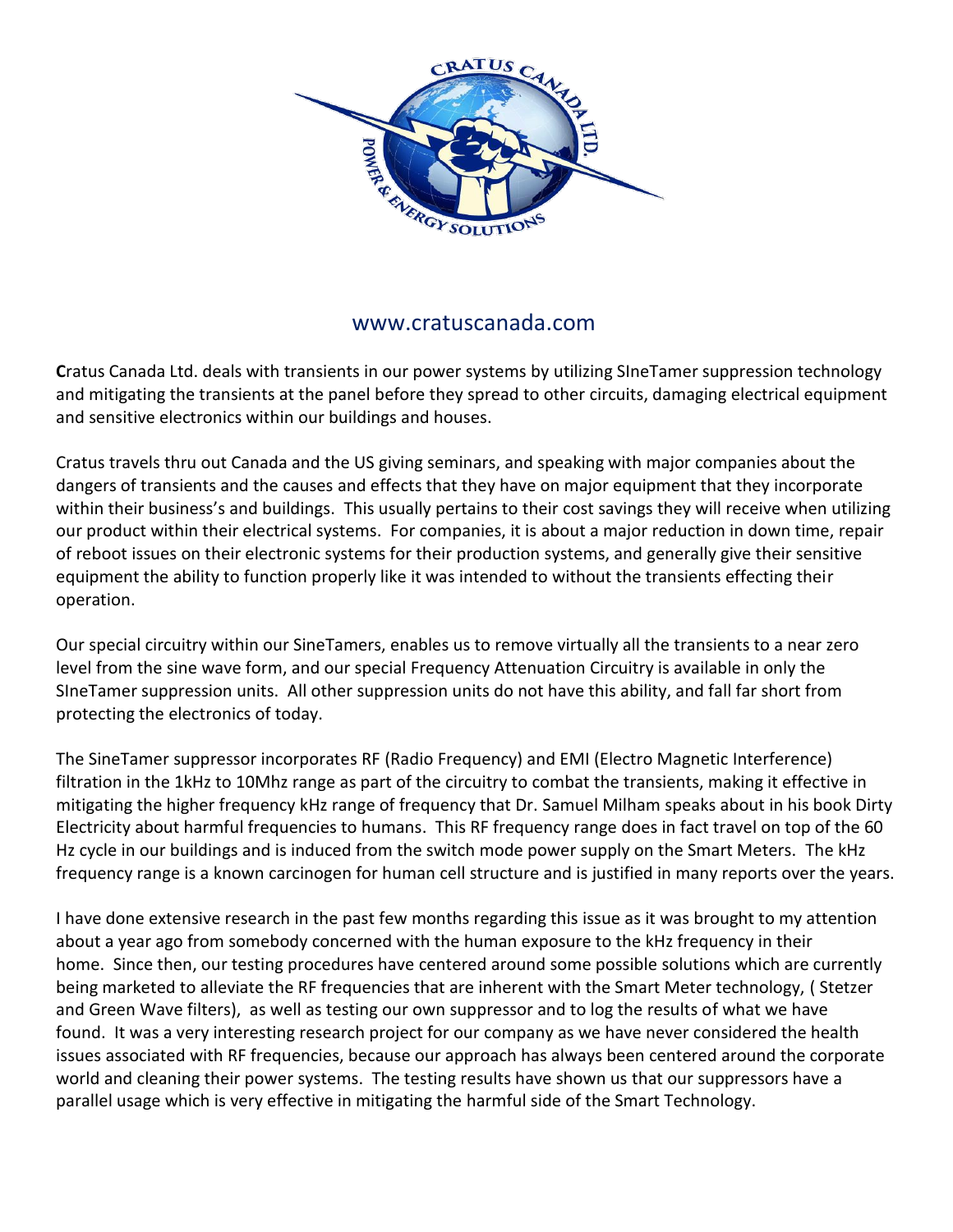I will give you a quick synopsis of our findings as follows. A power analysis was carried out at various home and business locations within the Vancouver Regional District, and we could measure data on the effects of the Smart Meter Technology and how it inserts different harmful elements into our electrical systems thru the meter itself. The Smart Meter is no longer just a power consumption reader like the old analog meters, but is now a microprocessor and transmitter of information for the utility companies.

Because the new Smart Meters have a microprocessor in them, they incorporate a switch mode power supply inherent in all units enabling them to operate in the DC voltage range for their electronic portion of their operation. These switch mode power supplies induce an RF frequency from 1 to 100 kHz range and it travels directly on top of the 60 Hz power which is fed into our homes and buildings. The magnitude of this frequency can vary from about 2 – 3 volts peak to peak with no electrical load energized in a building but with power present, right up to about 24 – 27 volts peak to peak when the building or home is busy with electrical activity. This magnitude of voltage on the kHz range looks like a dense series of transients when viewed with an oscilloscope, and will constantly fluctuate thru out the day depending on load and electrical usage. This load variance can also be induced from neighboring properties providing they are of the same transformer circuit.



Or

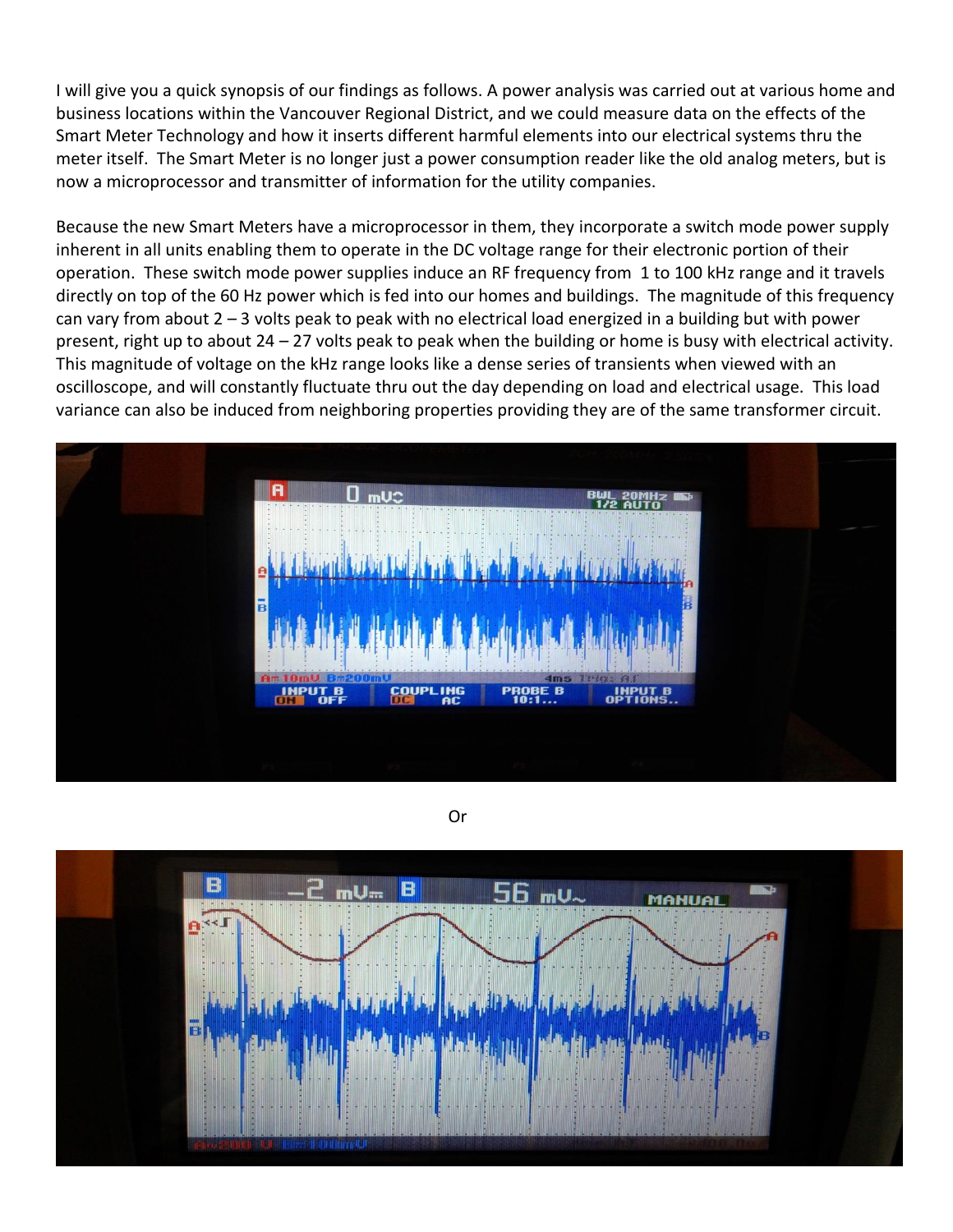**An interesting side note is that the consumer pays at the power rate which is equivalent to the highest level of spiking or voltage rise that is inherent within the flow of the sinewave form. The Smart Meters ability to read these levels of voltages and usage, was non-existent in the older analog meters. These spikes are responsible for the increased billing rates of all power providers utilizing the Smart Meter technology**. **A quick glance at the pictures enables you to view the cyclical pulsing of the smart meter switch mode power supply, approximately 2 pulses every 1/60th of a second.**

The Stetzer and Green Wave filters seem very effective in removing the RF from the power lines (usually down to 2 or 3 volts peak to peak), when you utilize their specially designed meter to monitor the results of their filters. When proper power testing equipment is applied, you see a very different story and outcome. What becomes transparent is that both the Stetzer and Green Wave units shunt or short the excessive energy in the form of kHz Frequency to the neutral wire within their plug-in unit. The Stetzer and Green Wave units are not a suppression unit and do not have the necessary circuitry to properly mitigate this energy and absorb it into their unit thru proper modes of protection. This higher frequency energy needs to be removed and properly disposed of within the unit, not just shorted or shunted onto the neutral line like they achieve. Deflecting this energy onto the neutral line corrupts the neutral wire with a form of harmonics that travel throughout the house, causing excessive heat in your electrical components and circuit boards, as well as cause early malfunction or failure of components. This energy is eventually routed onto the ground wire which is hopefully grounded to earth outside causing more voltage and current to flow thru the ground. Not an ideal solution by any means and both units require power to run which you are paying for.

## **Stetzer Filter installed**



The picture above shows the two voltage sine waves (Green and Red) as well as the blue neutral wire in the upper portion. The bottom portion shows the amperage of both lines (Green and Red) as well as the neutral leg in blue. See the harmonic wave distortion on the blue neutral line in the power panel. This line should be flat and look the same as the Green and Red amperage lines of the two power lines. This pic denotes a Stetzer filter plugged in to a wall plug. There is very little electrical activity in the home.

Our SineTamer unit is effective in mitigating any severe transient whether it is from a direct lightning hit to the common transients generated from electrical switching of loads within our building. Our circuitry very effectively removes the energy thru our all mode protection modules inside the unit and is distributed evenly between all the modes of protection. There is no residual energy left to dump onto a neutral or ground wire, effectively wiping out the transient form to a near 0 level. Our units drop the RF frequency down to approximately a single volt or 2 volts peak to peak. The SineTamer protection is very close to the Stetzer or Green Wavefilters, but with no residual harmonics or voltage on either the neutral leg or the ground to damage electrical or electronic equipment as depicted below.